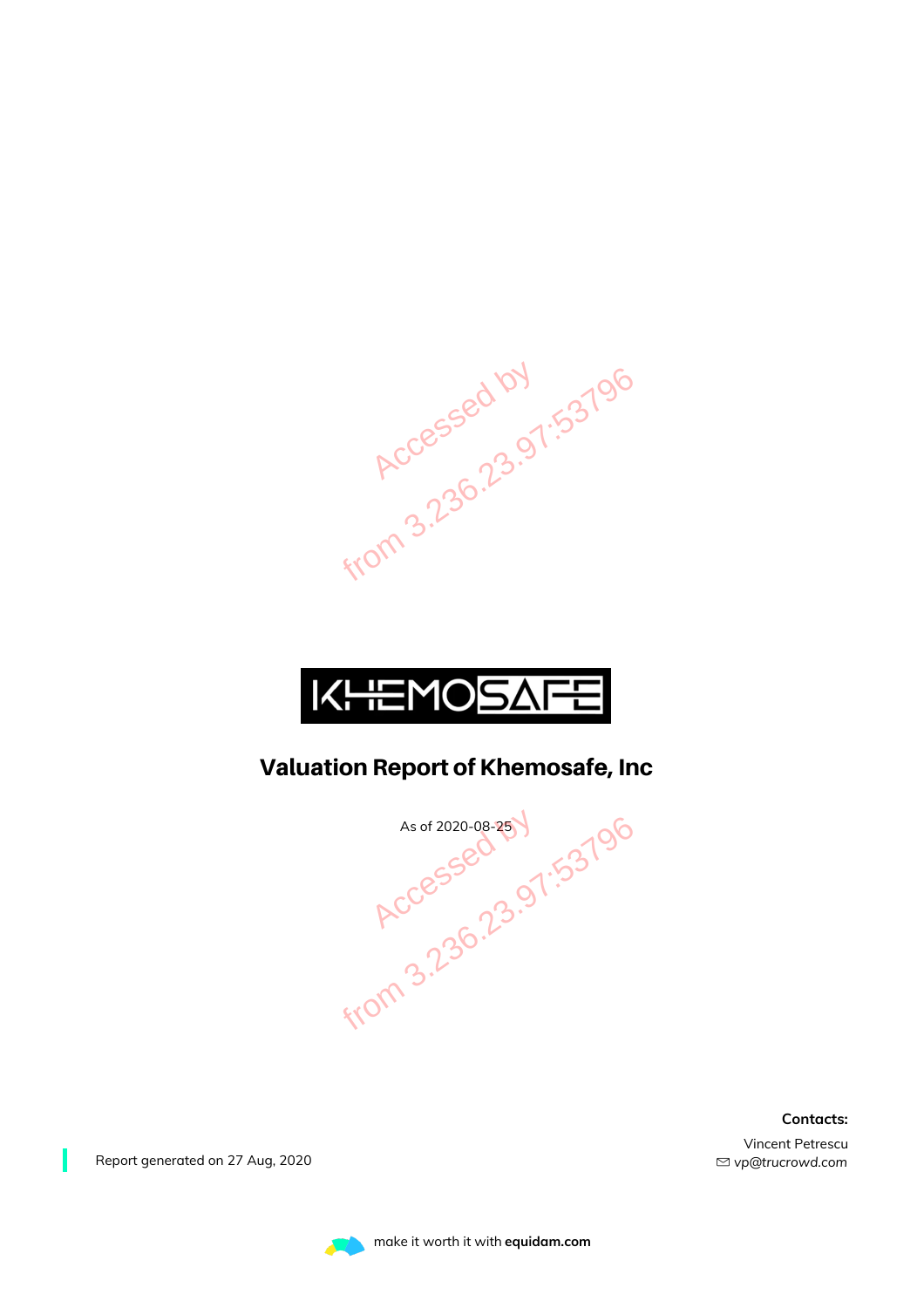# Table of Contents

| Company summary              | з                   |
|------------------------------|---------------------|
| Forecasts summary            | 4                   |
| Current ownership            | 5                   |
| Valuation                    | 1.537               |
| Qualitative methods          | $\mathcal{\hat{Y}}$ |
| <b>Scorecard Method</b>      |                     |
| Checklist Method             | 8                   |
| Qualitative traits summary   | 9                   |
| VC method                    | 10                  |
| <b>DCF Methods</b>           |                     |
| DCF with LTG                 | 11                  |
| DCF with Multiples           | 12                  |
| <b>Financial Projections</b> | 13                  |
| Conclusion                   | 15                  |
| Appendix                     | 16                  |
|                              | 3.97.5379           |
|                              | from 3.23r          |
|                              |                     |
|                              |                     |
|                              |                     |
|                              |                     |

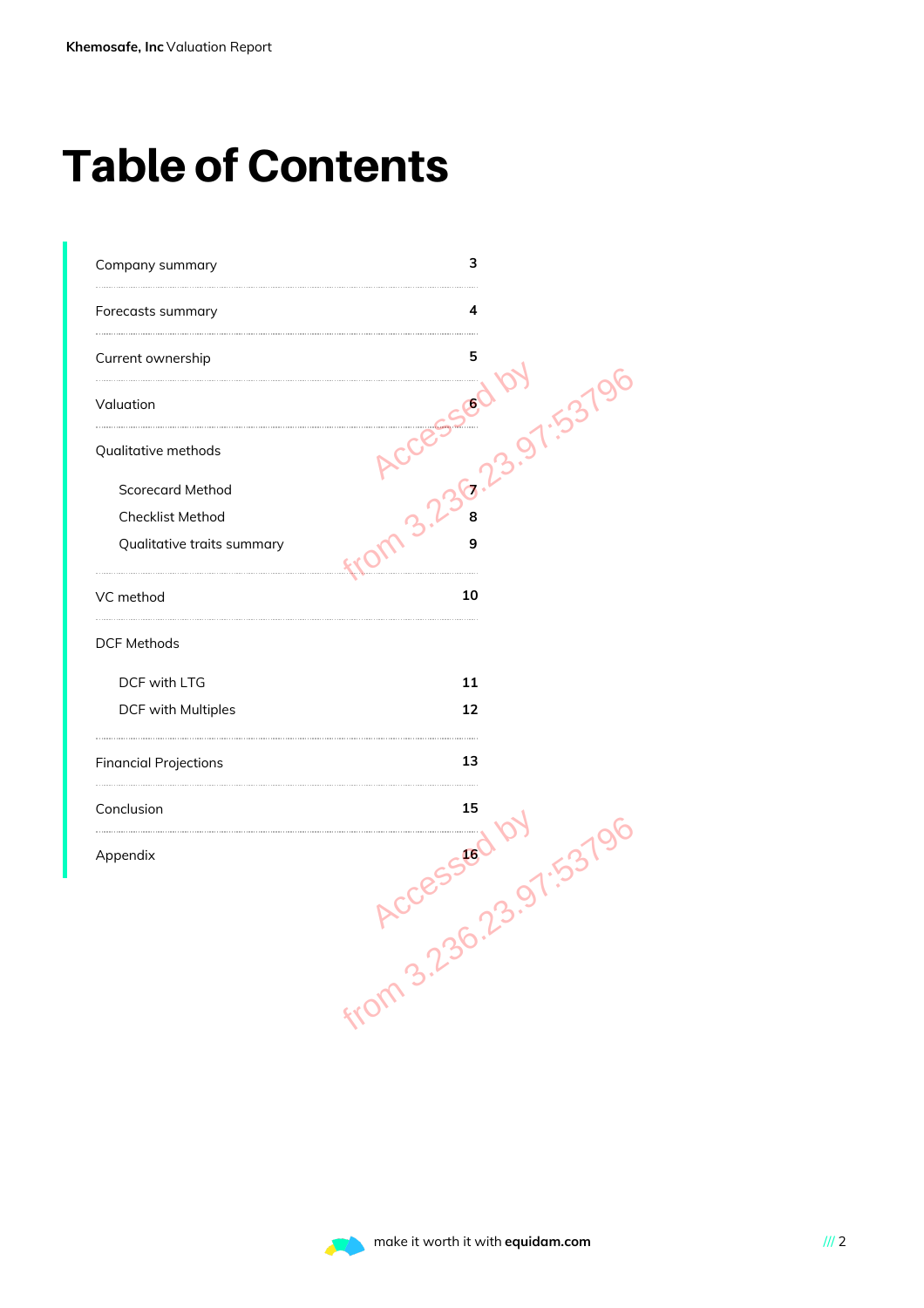### Company summary Khemosafe, Inc

United States

Industry: **Managed Healthcare** Business Activity: **Other Managed Healthcare**

Founders: **1** Employees: **0** Started in: **2013** Incorporated: **Yes** Year of incorporation: **2012** Founders' committed capital: **\$265000**

### $\approx$ **Opportunity**

 $\frac{1}{2}$ 

### Accessed by 1.53796 Latest operating performance 08/2019 - 07/2020 Business model: **B2B** Scalable Product: **Yes Revenues -** Exit strategy: **Parties interested in buying the company** ---------------------**EBITDA -130,000** *Ebitda margin -* Current Operations Magne CCCCSSED Ebit marging 3796<br>
ACCCSSED Ebit marging 3796<br>
ACCCS Ebit marging 3796<br>
ACCCS Ebit marging 3796<br>
ACCCS Ebit marging 3796<br>
Ebit marging 3796<br>
Ebit marging 3796 **EBIT 4 ON -130,000** Stage of development: **Development stage** *Ebit margin -* Employees (excluding founders, interns and freelancers): **0** Profitability: **Yes Cash in hand -**

 $\circledS$ 

/// More information on the history, milestones, team, etc., (e.g. pitchdeck) can be requested to the company.

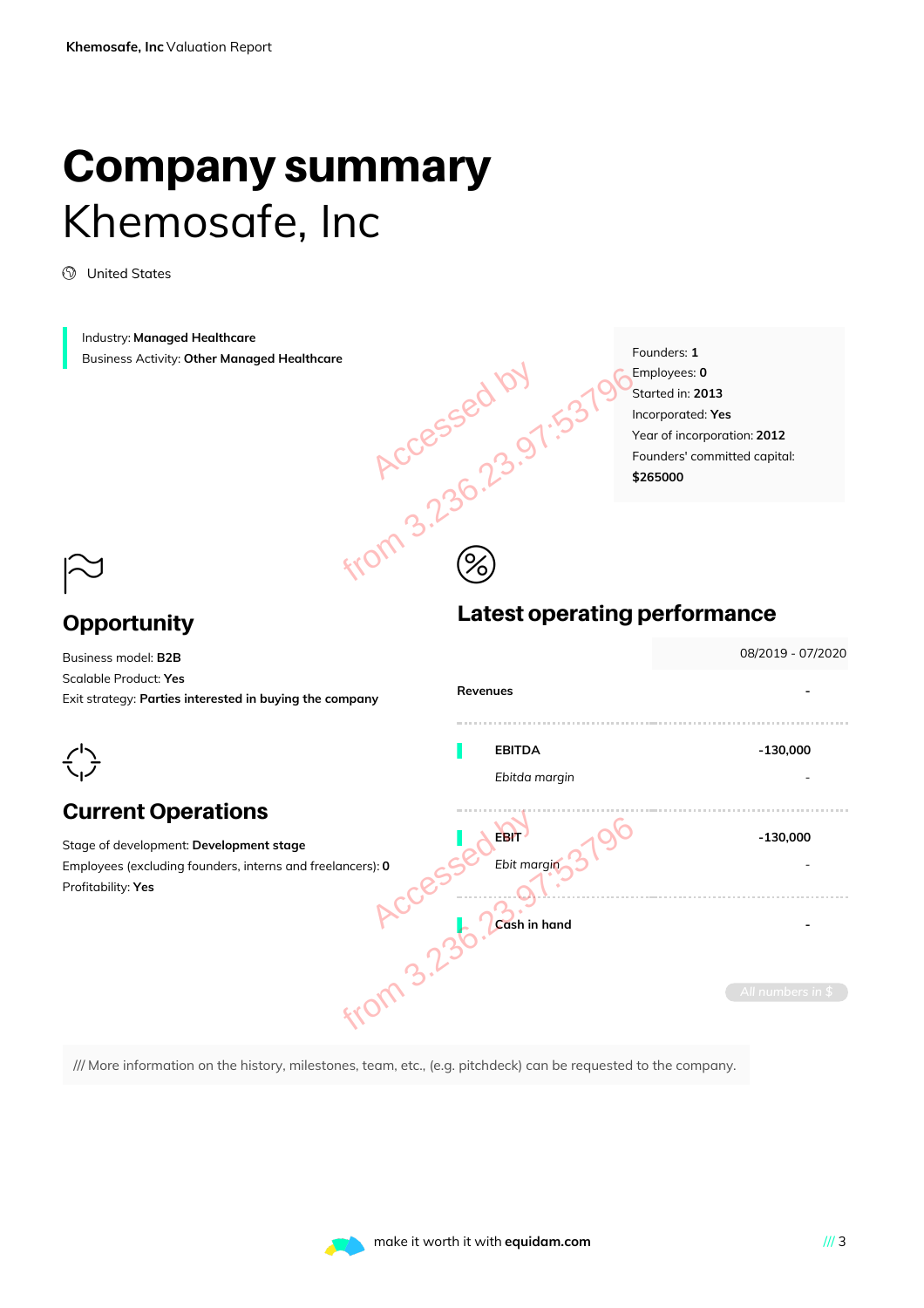### Forecasts summary Future profitability

Revenues Costs BITDA



### Cash forecast



/// Full profit and loss and cash flow forecast at page 14.

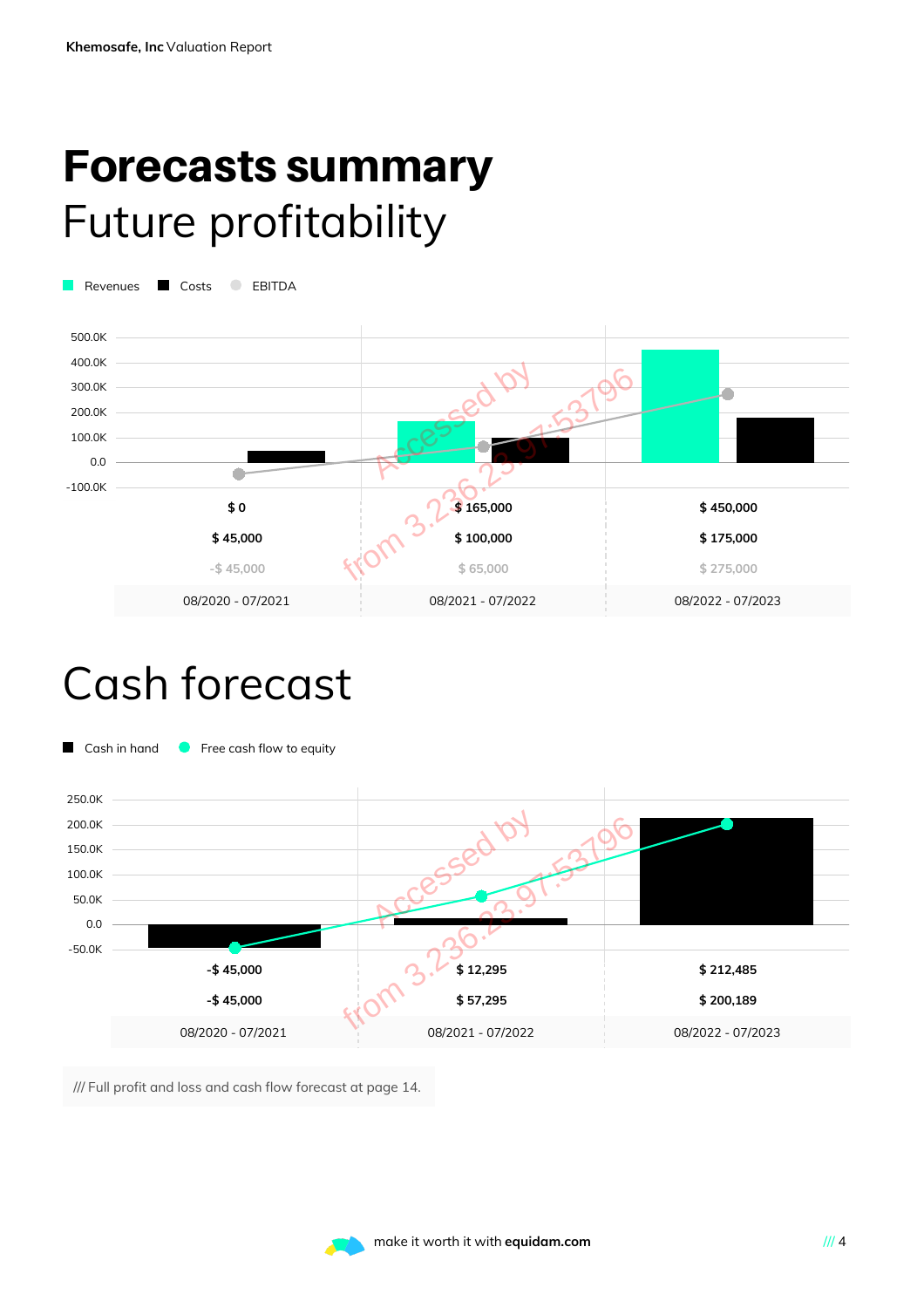# Past funding rounds

Here is an overview of the past funding rounds and valuations of the company.

*No funding rounds to date*

## Current ownership

Here is an overview of the current shareholders in the company. More information on type of shares, unassigned shares, and in general a detailed cap table can be requested to the company in question.



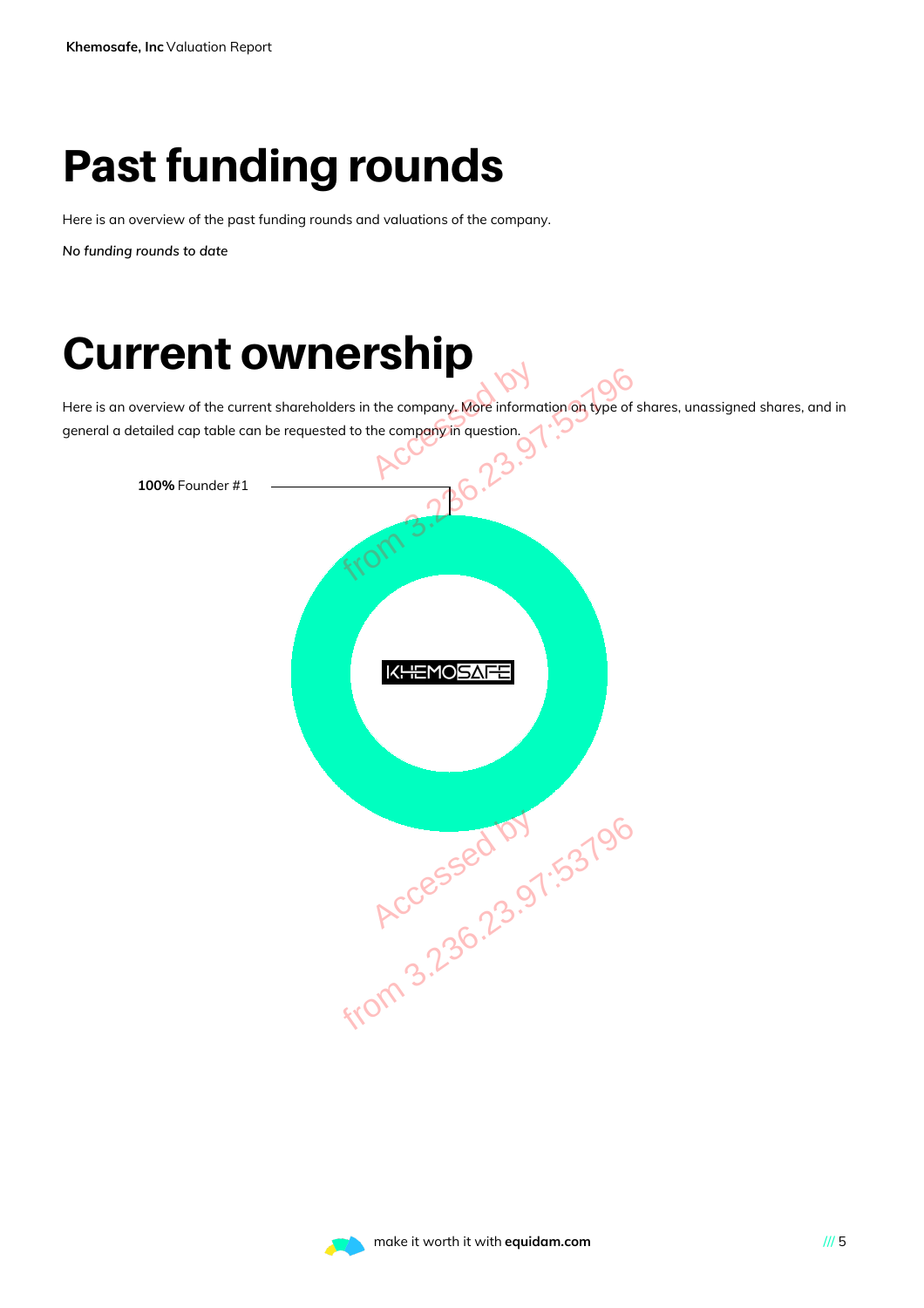# Valuation

The pre-money valuation displayed below is the result of the weighted average of different methods. The use of several methods is a best practice in company valuation, as looking at the business from different perspectives results in a more comprehensive and reliable view.

These methods are compliant with IPEV (International Private Equity Valuation) Guidelines and each of them will be explained in more detail in the following pages of the report.

More information on the weights can be found in the Appendix.



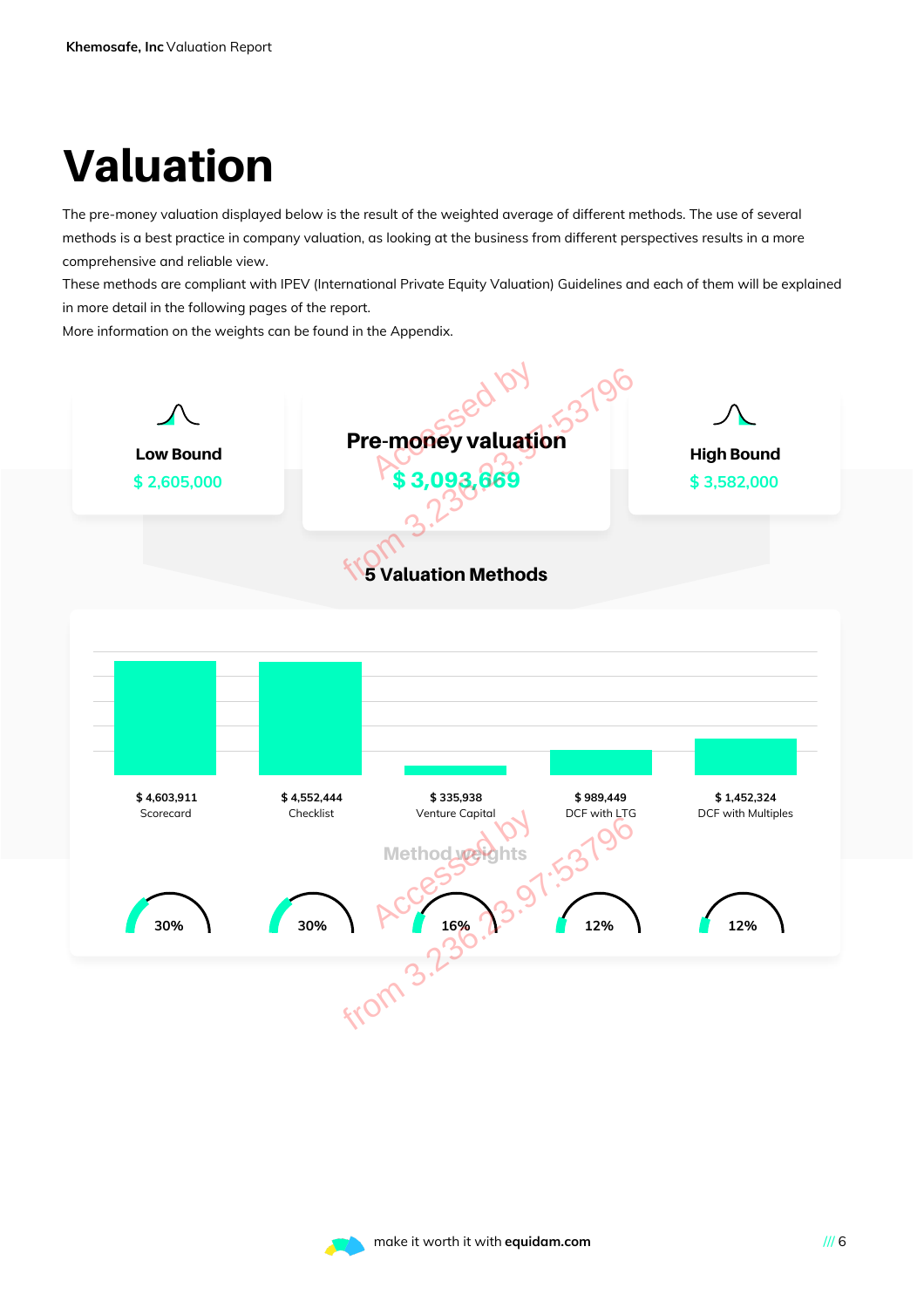# Qualitative methods Scorecard Method: **\$ 4,603,911**

This method was conceived by William H. Payne of Ohio TechAngels group and endorsed by the Ewing Marion Kauffman Foundation. The valuation of the startup depends on how different this is from the assumed average of a set of comparable companies from the same region.

Startups' qualitative traits are divided in 6 criteria, compared with the assumed traits of the average company, and given a score according to whether it over- or under-performs the assumed average company. These scores are multiplied by weights that represent the impact of the criteria on the valuation. The sum of these weighted scores multiplied by the average valuation leads to the company's pre-money valuation. by the same of these were controlled by the same of these were controlled by the same of the series of the series of the series of the series of the series of the series of the series of the series of the series of the ser

#### Normalized scores of the company for each criteria



/// Please see appendix for data sources, defaults, and breakdown of the traits

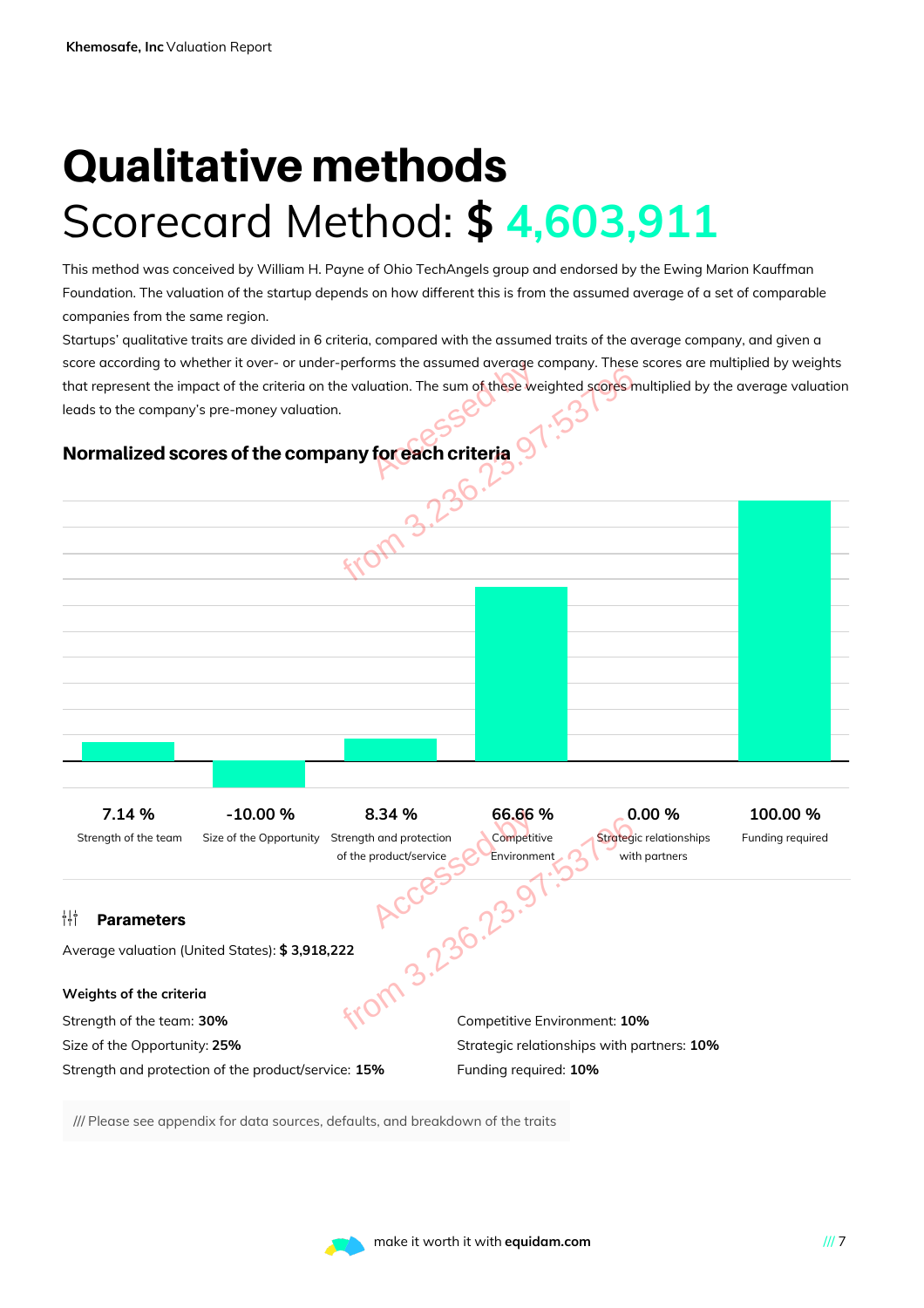### Checklist Method: **\$ 4,552,444**

The creator of the method is Dave Berkus, one of the most prominent Californian angel investors. The valuation of the startup consists of intangible building blocks that sum up to the assumed maximum pre-money valuation. The maximum pre-money valuation is split in 5 criteria according to their weight. The startup obtains portions of these

maximum criteria valuations according to how close its qualitative traits are to the most desirable ones. Their sum is the startup pre-money valuation.



/// Please see appendix for data sources, defaults, and breakdown of the traits

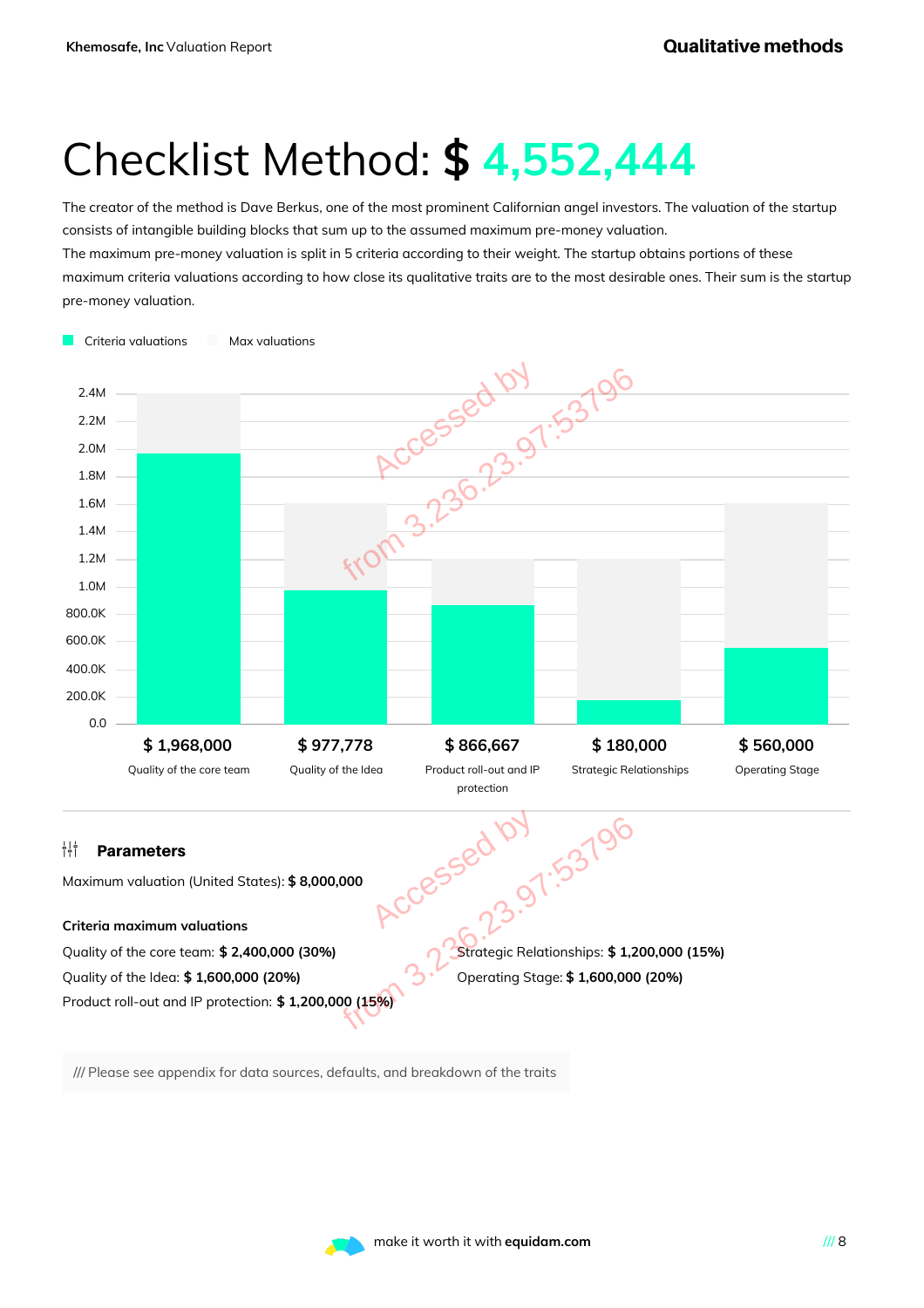## Qualitative traits summary

Below a summary of the traits at the basis of the scores for the two qualitative methods. Please see appendix for detailed breakdown of which trait is used in which method.



### Team

**Founders** Time commitment: **Full time** Average age: **More than 45** Founded other companies before: **Yes, with successful exit(s)**

**Core team skills and expertise**

Working together for: **Less than 1 year** Years of experience in the industry: **30** Business and managerial background: **Top-tier management**

**experience**

Technical skills:**All technical skills inhouse**



### Market

Total Addressable Market (TAM): **\$ 4,000,000,000** Annual growth rate of the market: **5.10 %** Demand validated: **Demand still under testing** Internationalization: **Local business, no international expansion**



### **Network**

Board of advisors: **Advisors not organized in a board** Legal consultants: **Yes** Current shareholders: **Friends and Family** Legal consultants: Yes<br>
Current shareholders: Friends are<br>
with successful exit(s)<br>
ACCES<br>
ACCES<br>
Corrent shareholders: Friends are<br>
Son tier management<br>
Son 23.97:53<br>
Cop-tier management<br>
Son 23.97:53<br>
Cop-tier management



### Product

Product roll-out: **Minimum Viable Product** Feedback received: **All positive** Loyalty to the product/service: **Still to be tested or under testing** Partners: **Key strategic partners contacted**



### Competition

Level of competition: **Negligible competition** Competitive products are: **On the same level** Differentiation from current solutions: **We innovate in terms of execution** Frotection<br>
The Protection<br>
The Same Street of the market:<br>
Ye innovate in terms of<br>
Ye Same Current IP protection: IP protect<br>
Oped

International competition: **Not yet developed**

# **Protection** Accessed by

 $\bigodot$ 

Barriers to entry of the market: **Modest** Applicable IP: **Patent** Current IP protection: **IP protection secured at regional level**

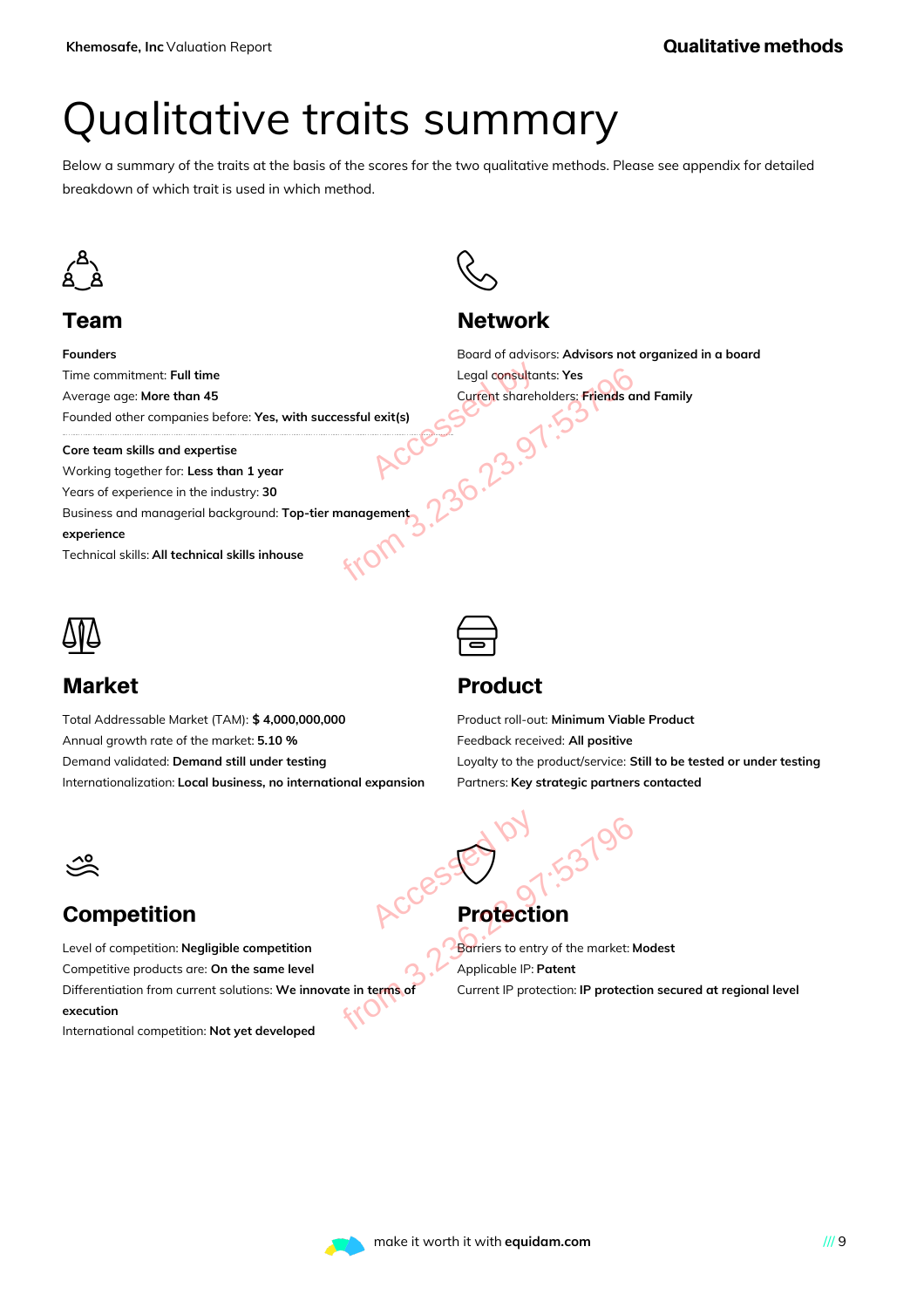# VC Method Premoney Valuation: **\$ 335,938**

The VC (Venture Capital) method is one of most common approaches among financial practitioners in the private company market. The startup is given the valuation that will grant investors a predetermined return at the exit. The potential exit value of the company is computed with an industry-based EBITDA multiple. The valuation is equal to this value discounted by a required ROI (Return On Investment). This depends on the startup's stage of development, higher for early stage riskier companies, lower for more mature ones. It is the minimum rate that will allow investors to have positive returns from portfolios where most companies fail and gains come from a selected few.



/// Please see appendix for data sources and defaults

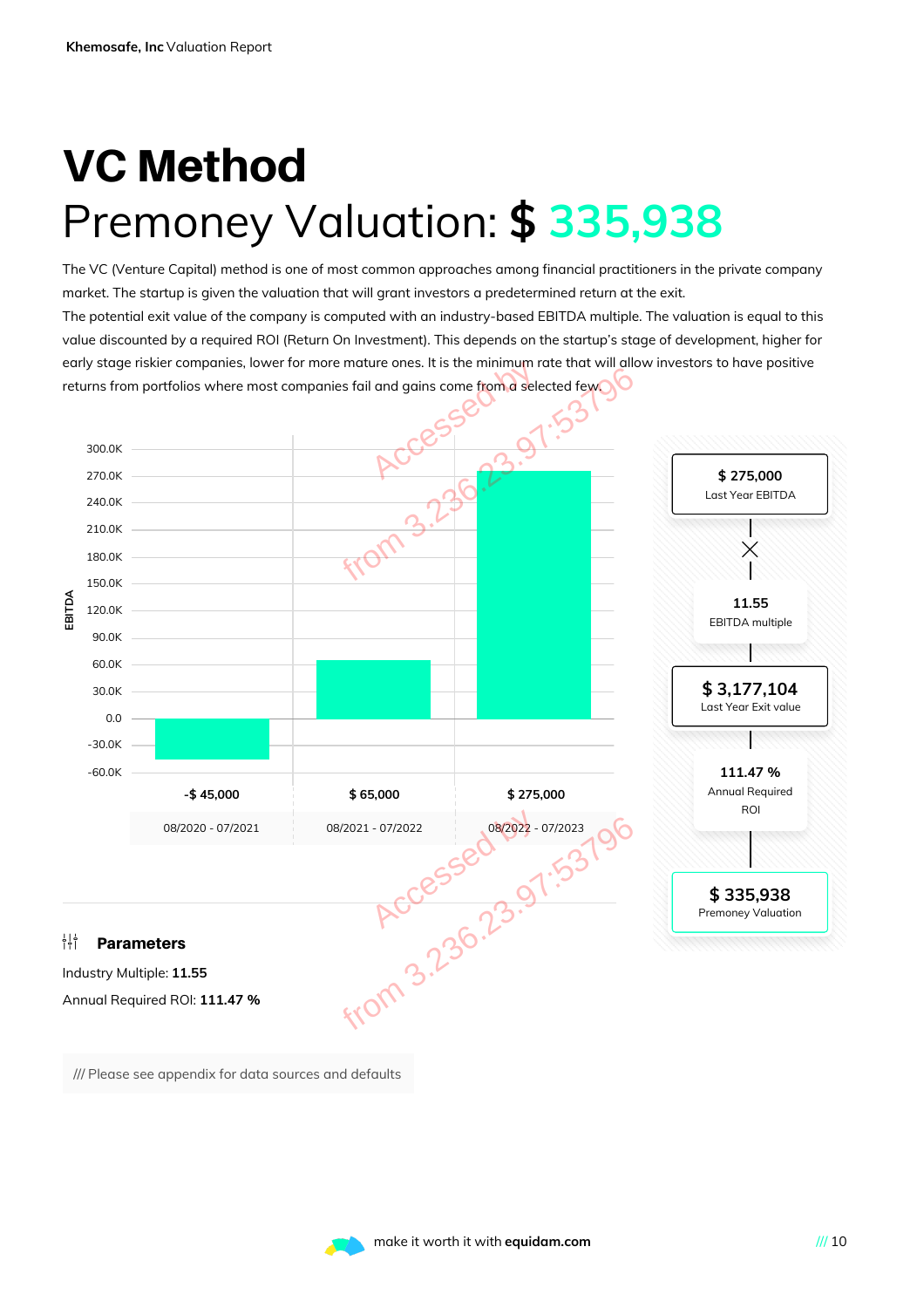# DCF Methods

The DCF (Discounted Cash Flow) methods represent the most renown approach to company valuation, recommended by academics and a daily tool for financial analysts. The valuation is the present value of all the free cash flows to equity the startup is going to generate in the future, discounted by its risk.

These methods weight the projected free cash flow to equity by the probability the startup will survive. Then, the flows are discounted to present by a rate that represents risks related to industry, size, development stage and profitability. Lastly, an illiquidity discount is applied to the sum of the discounted cash flows to compute the valuation.

The value of cash flows beyond the projected ones is represented by the TV (Terminal Value) and the way it is calculated is the difference between the following two methods.

The DCF with LTG (Long Term Growth) assumes the cash flows beyond the projected ones will grow forever at a constant rate based on the industry and computes the TV accordingly.



/// Please see appendix for data sources and defaults

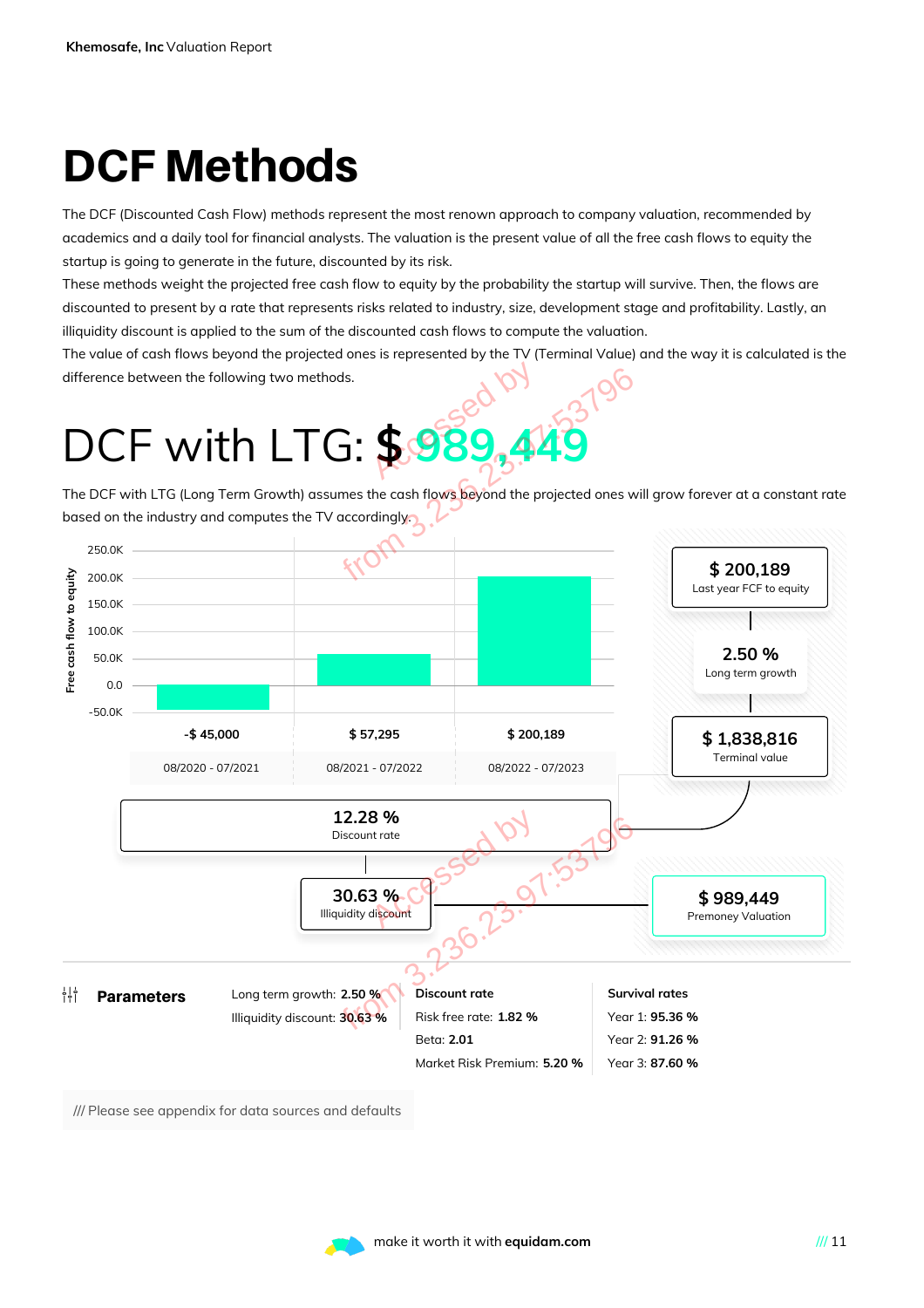# DCF with Multiples: **\$ 1,452,324**

The DCF with Multiple assumes the TV (Terminal Value) is equal to the exit value of the company computed with an industrybased EBITDA multiple.



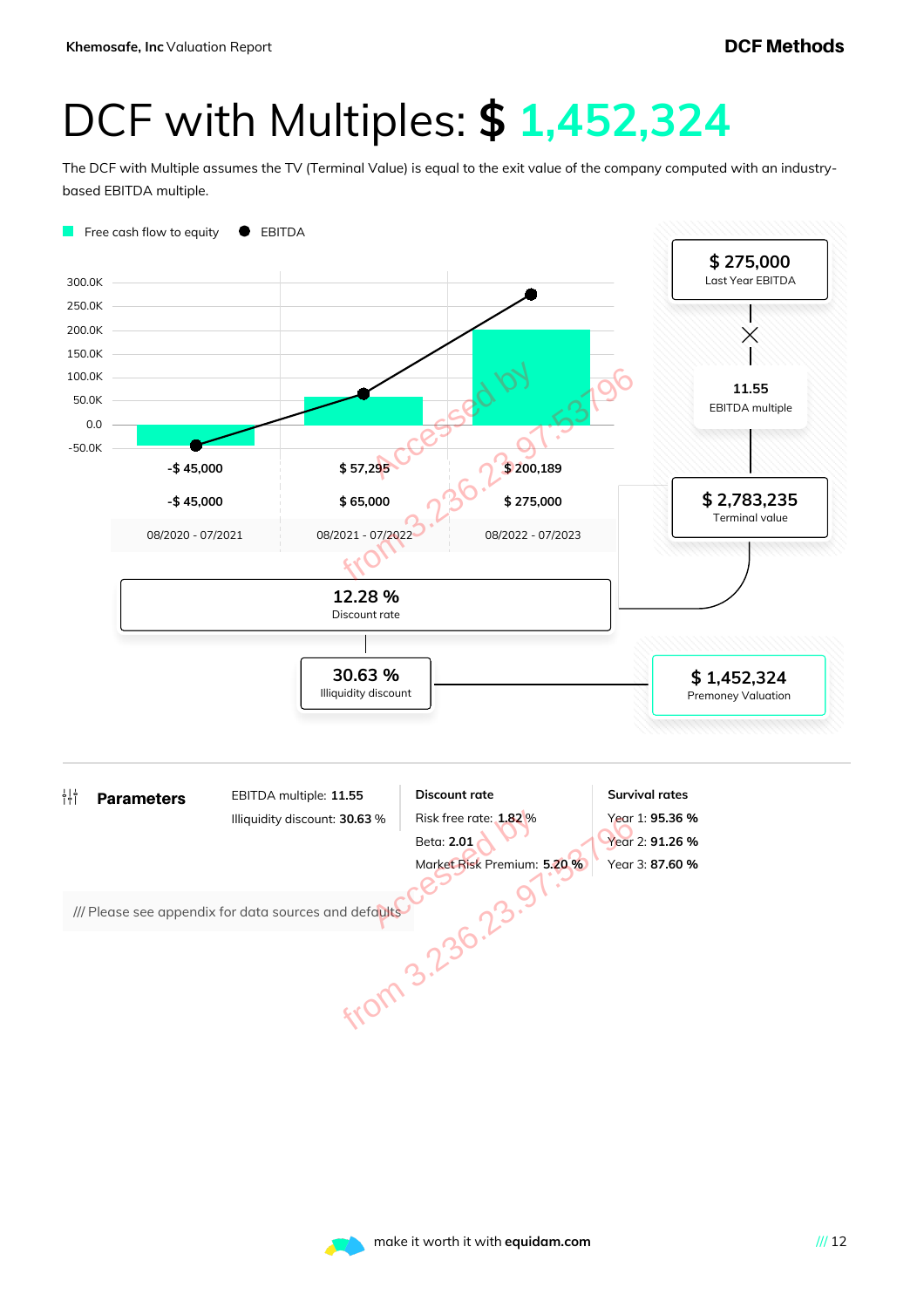# Financial Projections Profit & Loss

The profit & loss projections are displayed below. Data about revenues and operating costs are provided by the company. Depreciation and amortization, interest, and taxes are either provided by the company or estimated by Equidam. Please consult our methodology document for more details.

|                 |                           | 08-2019 - 07-2020 | 08-2020 - 07-2021 | 08-2021 - 07-2022 | 08-2022 - 07-2023     |
|-----------------|---------------------------|-------------------|-------------------|-------------------|-----------------------|
| Revenues        |                           |                   |                   | 165,000           | 450,000<br>$+3X$      |
|                 | Cost of Goods Sold        | 130,000           | 45,000            | 100,000           | 175,000 +75%<br>$+2X$ |
| <b>Salaries</b> |                           |                   |                   |                   |                       |
|                 | <b>Operating Expenses</b> |                   |                   |                   |                       |
|                 |                           |                   |                   |                   |                       |
|                 | <b>EBITDA</b>             | $-130,000$        | $-45,000 + 65%$   | 65,000            | 275,000<br>$+4X$      |
|                 | Ebitda margin             |                   |                   | 39 %              | 61%                   |
| D&A             |                           |                   |                   | 2,929             | 7,988<br>$+3X$        |
|                 |                           |                   |                   |                   |                       |
|                 | <b>EBIT</b>               | $-130,000$        | $-45,000 + 65%$   | 62,071            | 267,012<br>$+4X$      |
|                 | Ebit margin               |                   |                   | 37 %              | 59 %                  |
| Interest        |                           |                   |                   | 3,600             | 2,616 -27%            |
|                 |                           |                   |                   |                   |                       |
|                 | EBT                       |                   | $-45,000$         | 58,471            | 264,396<br>$+5X$      |
| <b>Taxes</b>    |                           |                   |                   | 3,637             | $71,387 +20X$         |
|                 | Nominal tax rate          |                   |                   | 27 %              | 27 %                  |
|                 | Effective tax payable     |                   | $-12,150$         | 15,787            | 71,387                |
|                 | Deferred tax assets       |                   | 12,150            |                   |                       |
|                 |                           |                   |                   |                   |                       |
|                 | Net profit                | $-130,000$        | $-45,000 + 65%$   | 54,833            | 193,008<br>$+4X$      |
|                 | Net profit margin         |                   |                   | 33 %              | 42 %                  |
|                 |                           |                   |                   |                   |                       |
|                 |                           |                   |                   |                   |                       |
|                 |                           |                   |                   |                   |                       |

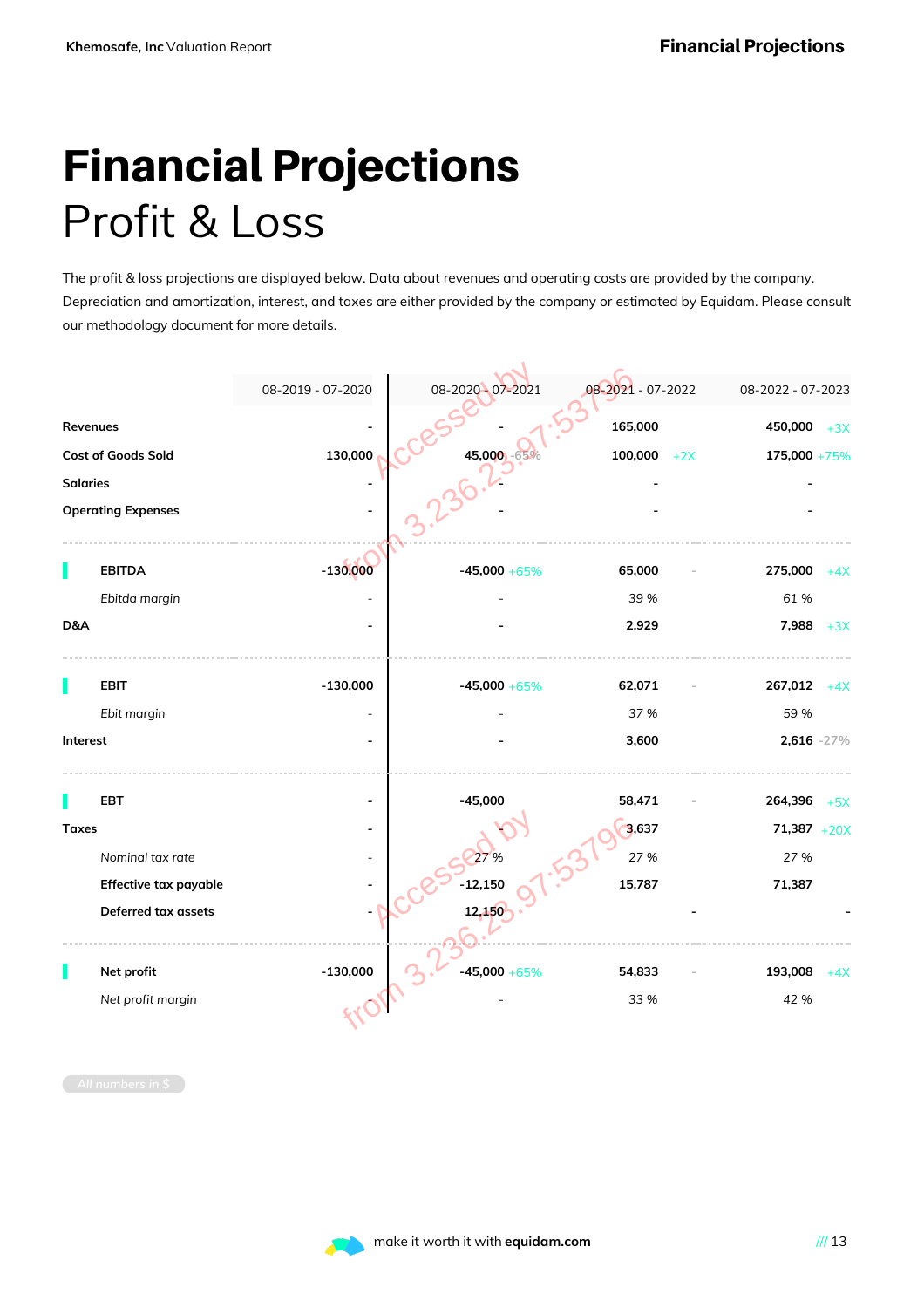### Cash Flow

The cash flow projections are displayed below. Capital expenditure, debt at the end of the year, and equity fundraising are provided by the company. Account payables, account receivables, inventory and D&A are either provided by the company or estimated by Equidam based on the average percentage of revenues for public companies in the company's industry.

|     |                                  | 08/2019 - 07/2020 | 08/2020 - 07/2021 | 08/2021 - 07/2022 | 08/2022 - 07/2023 |       |
|-----|----------------------------------|-------------------|-------------------|-------------------|-------------------|-------|
|     | Net profit                       | $-130,000$        | $-45,000 + 65\%$  | 54,833            | 193,008           | $+4X$ |
|     | <b>Change in Working Capital</b> |                   |                   | 468               | 808               |       |
|     | <b>Working capital</b>           |                   |                   | 468               | 1,275             | $+3X$ |
|     | <b>Account Payables</b>          |                   |                   | 24,134            | 65,821            |       |
|     | <b>Account Receivables</b>       |                   | Good C            | 16,278            | 44,395            |       |
|     | Inventory                        |                   |                   | 8,323             | 22,700            |       |
| D&A |                                  |                   |                   | 2,929             | 7,988             | $+3X$ |
|     | <b>Capital expenditures</b>      |                   |                   |                   |                   |       |
|     | Change in outstanding debt       |                   |                   |                   |                   |       |
|     | Debt at the end of the year      |                   |                   |                   |                   |       |
|     | Free cash flow to equity         |                   | $-45,000$         | 57,295            | 200,189           | $+3X$ |
|     | <b>Equity fundraising</b>        |                   |                   |                   |                   |       |
|     |                                  |                   |                   |                   |                   |       |
|     | Free cash flow                   |                   | $-45,000$         | 57,295            | 200,189           | $+3X$ |
|     |                                  |                   |                   |                   |                   |       |
|     |                                  |                   |                   |                   |                   |       |
|     | Beginning of the year cash       |                   |                   | $-45,000$         | 12,295            |       |
|     | End of the year cash             |                   | ACCESSELV-001.5   | 12,295            | 212,485           |       |
|     |                                  |                   |                   |                   |                   |       |
|     |                                  |                   |                   |                   |                   |       |
|     | All numbers in \$                |                   |                   |                   |                   |       |
|     |                                  | from 3.2.         |                   |                   |                   |       |
|     |                                  |                   |                   |                   |                   |       |
|     |                                  |                   |                   |                   |                   |       |
|     |                                  |                   |                   |                   |                   |       |
|     |                                  |                   |                   |                   |                   |       |

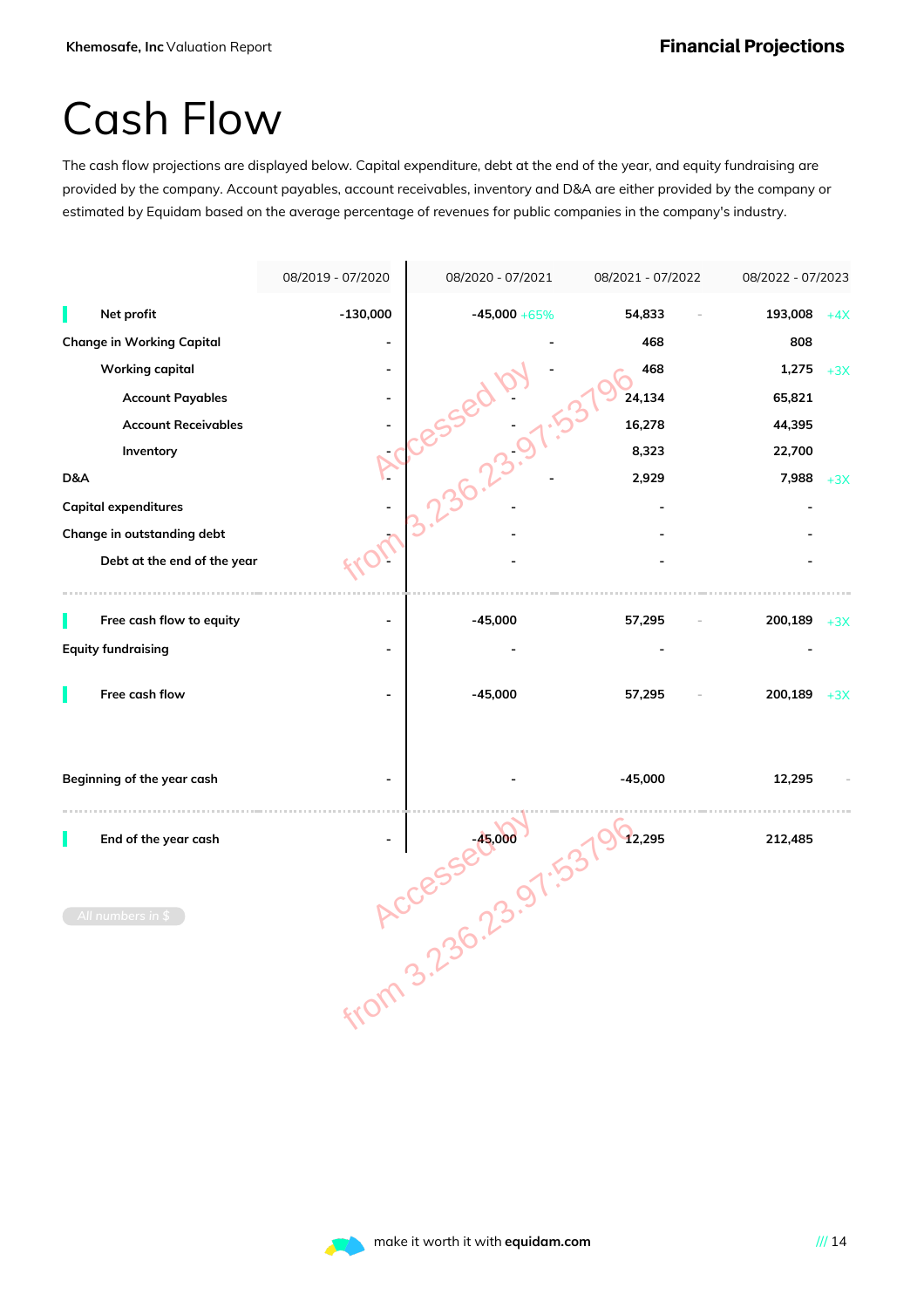# Conclusion Legal Notes

Equidam Valuation SL does not represent or endorse the accuracy or reliability of any advice, opinion, statement or any other information displayed or distributed through this report or its website. The estimates and the data contained herein are made using the information provided by the user, publicly available information and data for different industries. Equidam Valuation SL has not audited or attempted to confirm this information for accuracy or completeness.

Under no circumstances the present report is to be used or considered as an offer, solicitation, or recommendation to sell, or a solicitation of any offer to buy any security. Equidam Valuation SL excludes any warranties and responsibilities concerning the results to be obtained from the present report nor their use and shall not be liable for any claims, losses or damages arising from or occasioned by any inaccuracy, error, delay, or omission, or from use of the report or actions taken in reliance on the information contained in it. The use of this report and the information provided herein is subject to Equidam Valuation SL online **Terms of Use** [**https://www.equidam.com/term-of-use/ [https://www.equidam.com/term-of-use/]** ] and **Privacy Policy** [**https://www.equidam.com/privacy-policy/ [https://www.equidam.com/privacy-policy/]** ]. e used or considered as an a<br>am Valuation SL excludes are<br>their use and shall not be lick<br>, or omission, or from use of<br>and the information provided Feport is to be used or considered as an offer, solicitation,<br>ecurity. Equidam Valuation SL excludes any warranties arent report nor their use and shall not be liable for any clair<br>extractions, error, delay, or omission, o

**Accessed by 1.53796**<br>Accessed by 1.53796

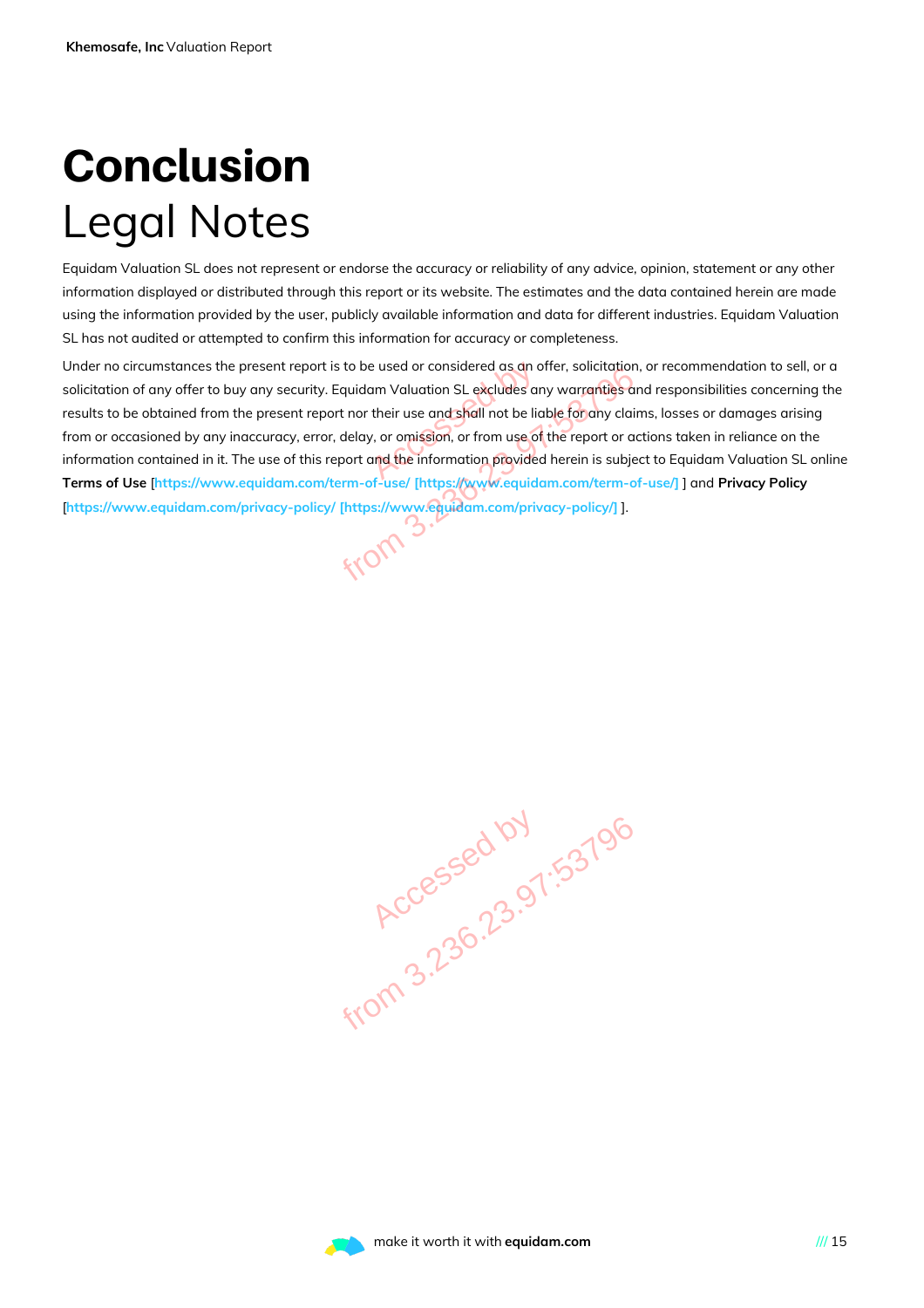# Appendix Weights of the methods

The default weight of each method is determined by Equidam based on the stage of development, and they are shown below. They can be manually adjusted by the company.

#### Default weights of the 5 methods

| <b>Stage of development</b>                                 | <b>Checklist Method</b> | <b>Scorecard Method</b> | <b>VC Method</b> | <b>DCF with LTG</b> | <b>DCF</b> with Multiples |
|-------------------------------------------------------------|-------------------------|-------------------------|------------------|---------------------|---------------------------|
| Idea stage                                                  | 38%                     | 38%                     | 16%              | 4%                  | 4%                        |
| Development stage                                           | 30%                     | 30%                     | 16%              | 12%                 | 12%                       |
| Startup stage                                               | 15%                     | 15%                     | 16%              | 27%                 | 27%                       |
| <b>Expansion stage</b>                                      | 6%                      | 6%                      | 16%              | 36%                 | 36%                       |
| Khemosafe, Inc stage of development: Development stage      |                         |                         |                  |                     |                           |
| These are determined according to the following principles: |                         |                         |                  |                     |                           |

These are determined according to the following principles:

- Qualitative information is more important in early stage companies, where performance uncertainty is extremely high, so qualitative methods are weighted in more
- The investors' view is equally important across all stages, so the weight of the VC method does not change
- Quantitative information is more reliable in later stages, when a company already has a proven financial track record. Therefore, it is possible to use the DCF methods more extensively as projected results get founded in past performance

**Accessed by 1.53796**<br>Accessed by 1.53796

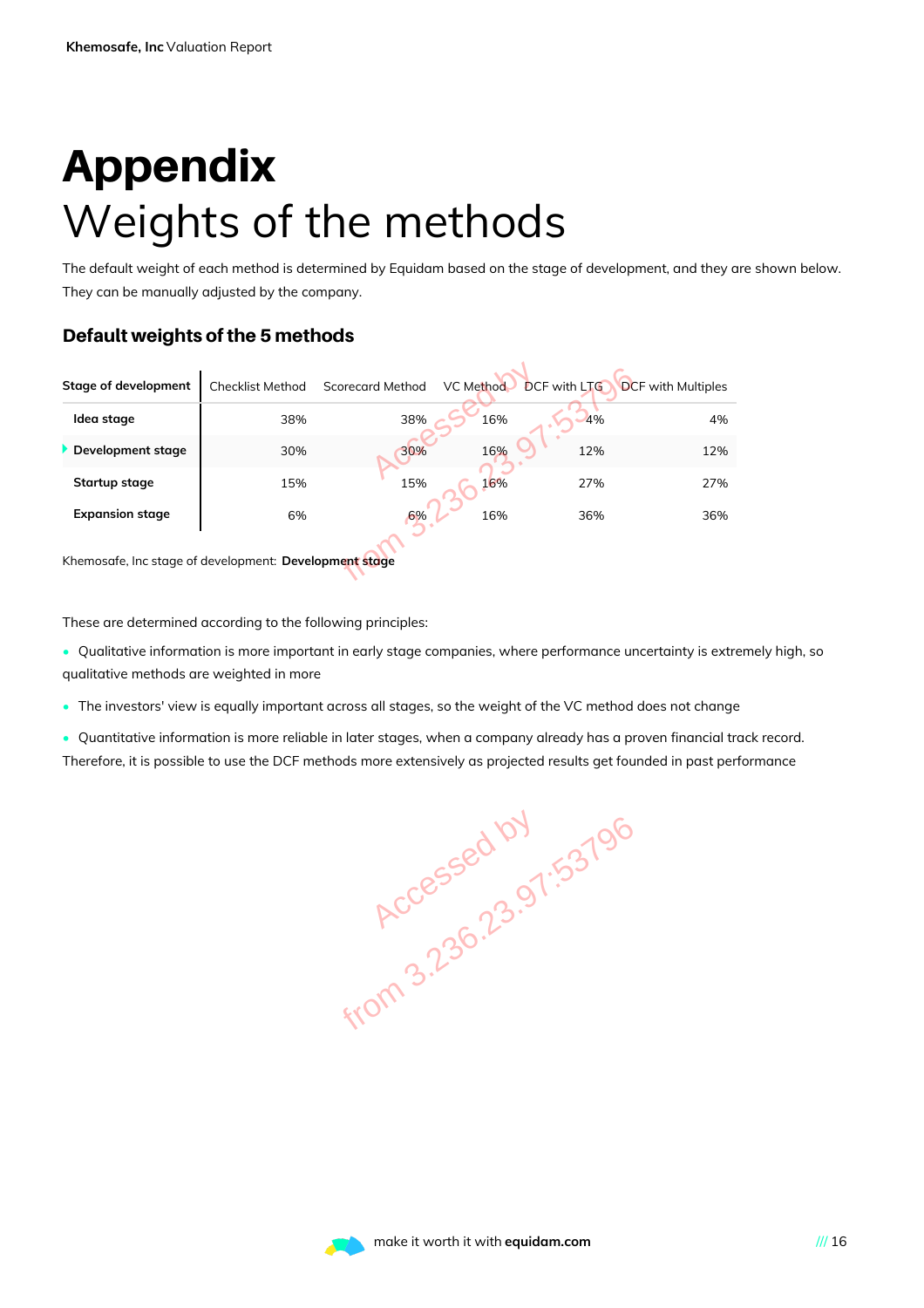### Qualitative methods

#### Default average and maximum valuations data sources

*Dataset:* Pre-money market valuations from transactions in the last 30 months of company in all industries, all countries, and at seed funding stage

#### *Datasource:* Crunchbase

- *Usage:* Computation of average and maximum (net of outliers) pre-money valuations in given geographic areas for the qualitative methods (Scorecard and Checklist respectively)
- *Update:* Biannual

# Scorecard Method

### Default weights of the criteria and breakdown in their traits

| Average valuation (Scorecard Method) in United States: \$3,918,222                                    |             |                                                        |     |  |
|-------------------------------------------------------------------------------------------------------|-------------|--------------------------------------------------------|-----|--|
| Maximum valuation (Checklist Method) in United States: \$8,000,000                                    |             |                                                        |     |  |
|                                                                                                       |             |                                                        |     |  |
|                                                                                                       |             |                                                        |     |  |
| Scorecard Method                                                                                      |             |                                                        |     |  |
| Default weights of the criteria and breakdown in their traits                                         |             |                                                        |     |  |
|                                                                                                       |             |                                                        |     |  |
| Strength of the team                                                                                  | 30%         | Size of the Opportunity                                | 25% |  |
| Time commitment of the founders<br>Estimated revenues in the third year according to the stage of the |             |                                                        |     |  |
| Number of employees                                                                                   | development |                                                        |     |  |
| Team spirit and comradeship<br>Estimated size of the market in three years                            |             |                                                        |     |  |
| Years of industry experience of the core team<br>Geographical scope of the business                   |             |                                                        |     |  |
| Business and managerial background of the core team                                                   |             |                                                        |     |  |
| <b>Competitive Environment</b>                                                                        | 10%         | Strength and protection of the product/service         | 15% |  |
| Stage of the product/service roll-out                                                                 |             | Level of competition in the market                     |     |  |
| Degree of loyalty of customers                                                                        |             | Quality of competitive products/services               |     |  |
| Type of IP protection applicable                                                                      |             | Competitive advantage over other products/services     |     |  |
| IP protection in place (if any)                                                                       |             | Barriers to entry of the market                        |     |  |
|                                                                                                       |             | Threat of international competition                    |     |  |
| <b>Strategic relationships with partners</b>                                                          | 10%         | <b>Funding required</b>                                | 10% |  |
| Strength of the relationships with key strategic partners                                             |             | Capital required according to the stage of development |     |  |
|                                                                                                       |             |                                                        |     |  |
|                                                                                                       |             |                                                        |     |  |
|                                                                                                       |             |                                                        |     |  |

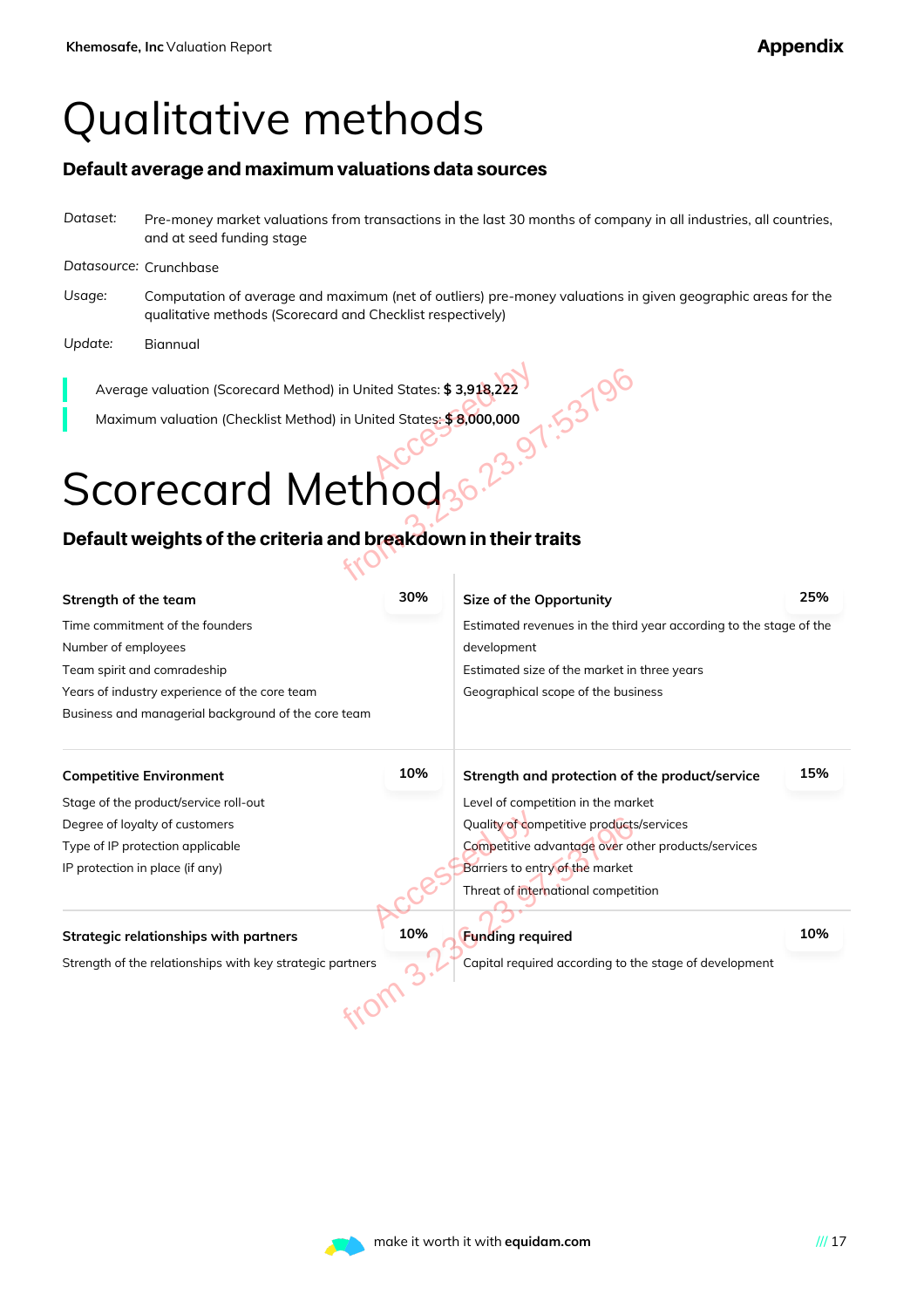### Checklist Method

#### Default weights of the criteria and breakdown in their traits

| Quality of the core team analyzes:                                                               | 30% |
|--------------------------------------------------------------------------------------------------|-----|
| Average age of the founders                                                                      |     |
| Presence in the team of serial, successful entrepreneurs                                         |     |
| Time commitment of the founders                                                                  |     |
| Team spirit and comradeship                                                                      |     |
| Years of industry experience of the core team                                                    |     |
| Business and managerial background of the core team                                              |     |
| Accessed by 5379<br>Technical skills of the core team                                            |     |
| Quality of the idea analyzes:                                                                    | 20% |
| Validation of the demand for the product/service                                                 |     |
| Feedback received by early adopters/industry experts                                             |     |
| Level of competition in the market                                                               |     |
| Competitive advantage over other products/services                                               |     |
| Geographical scope of the business                                                               |     |
| Threat of international competition                                                              |     |
| Degree of loyalty of customers                                                                   |     |
| Product roll-out and IP protection analyzes:                                                     | 15% |
| Stage of the product/service roll-out                                                            |     |
| Type of IP protection applicable                                                                 |     |
| IP protection in place (if any)                                                                  |     |
| Strategic relationships analyzes:                                                                | 15% |
| Presence of an advisory board and number of advisors                                             |     |
| Presence and type of current shareholders                                                        |     |
| Relationship with legal counselors                                                               |     |
| <b>1085580101</b><br>Strength of the relationships with key strategic partners<br>From 3.236.23. |     |
|                                                                                                  |     |
| <b>Operating stage</b>                                                                           | 20% |
| Stage of development                                                                             |     |
| Current profitability                                                                            |     |
|                                                                                                  |     |
|                                                                                                  |     |

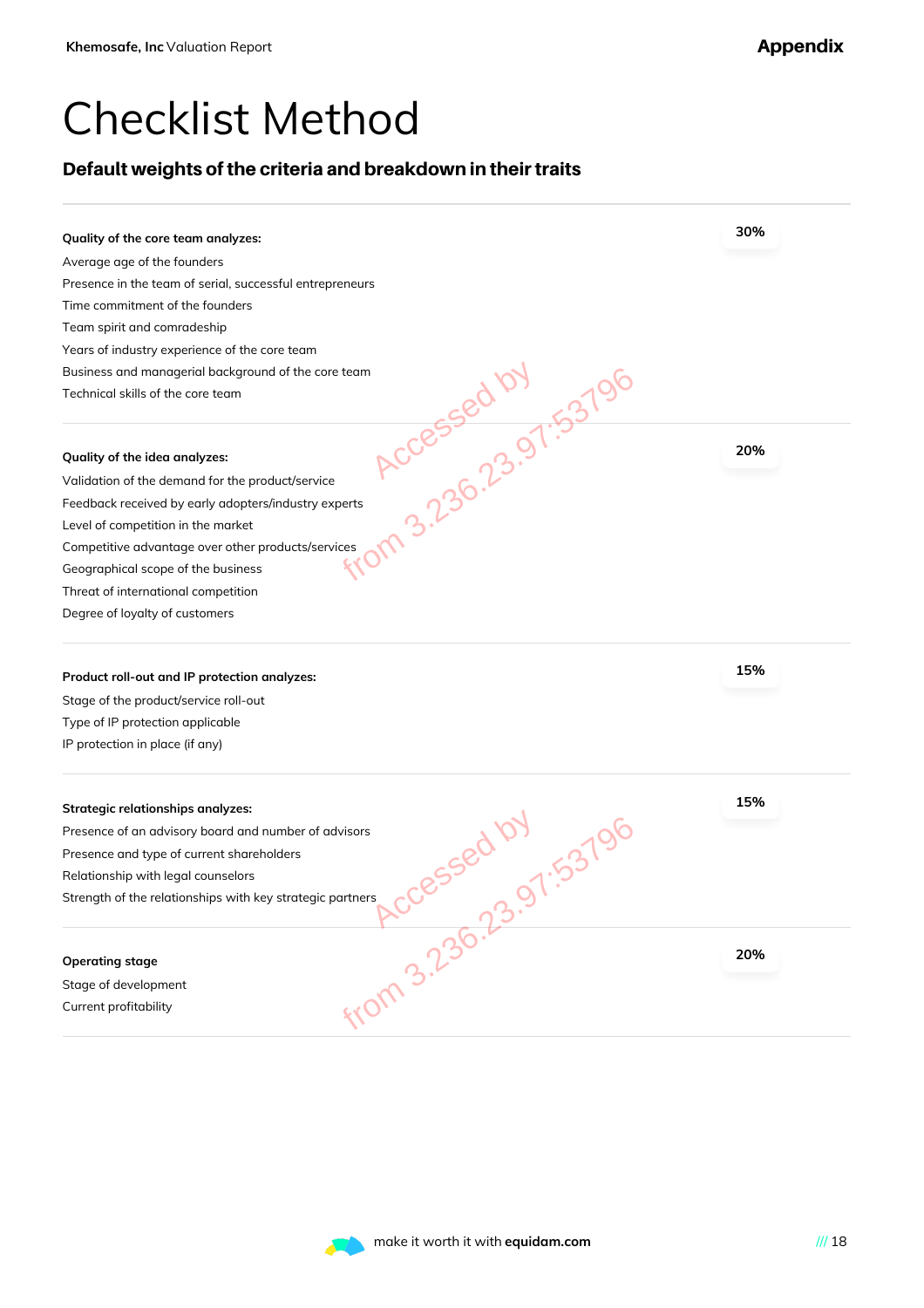### VC method

Below the sources of the valuation parameters used in the VC Method: EBITDA Multiple and Annual Required ROI, and their default values provided by Equidam

#### EBITDA multiple

*Description:* Enterprise value on EBITDA multiples computed over a dataset of global, publicly listed firms organized by industry

*Datasource:* Prof. A. Damodaran, NYU Stern School of Busines

- *Update:* Annual
- *Notes:* We favor the use of EBITDA multiple, as we believe revenue multiples fail to capture the ability of startups to generate cash flow, i.e. the ultimate determinant of value. e, as we believe revenue multipleterminant of value.

Khemosafe, Inc industry: **Other Managed Healthcare**

Other Managed Healthcare EBITDA multiple: **11.55** from 3.

### Annual Required ROI

The default annual required ROI rates are determined by Equidam based on the returns investors require for companies at different stage of development, and are shown below. They can be manually adjusted by the company.

Khemosafe, Inc stage of development: **Development stage**

**Accessed by 1.53796**<br>Accessed by 1.53796

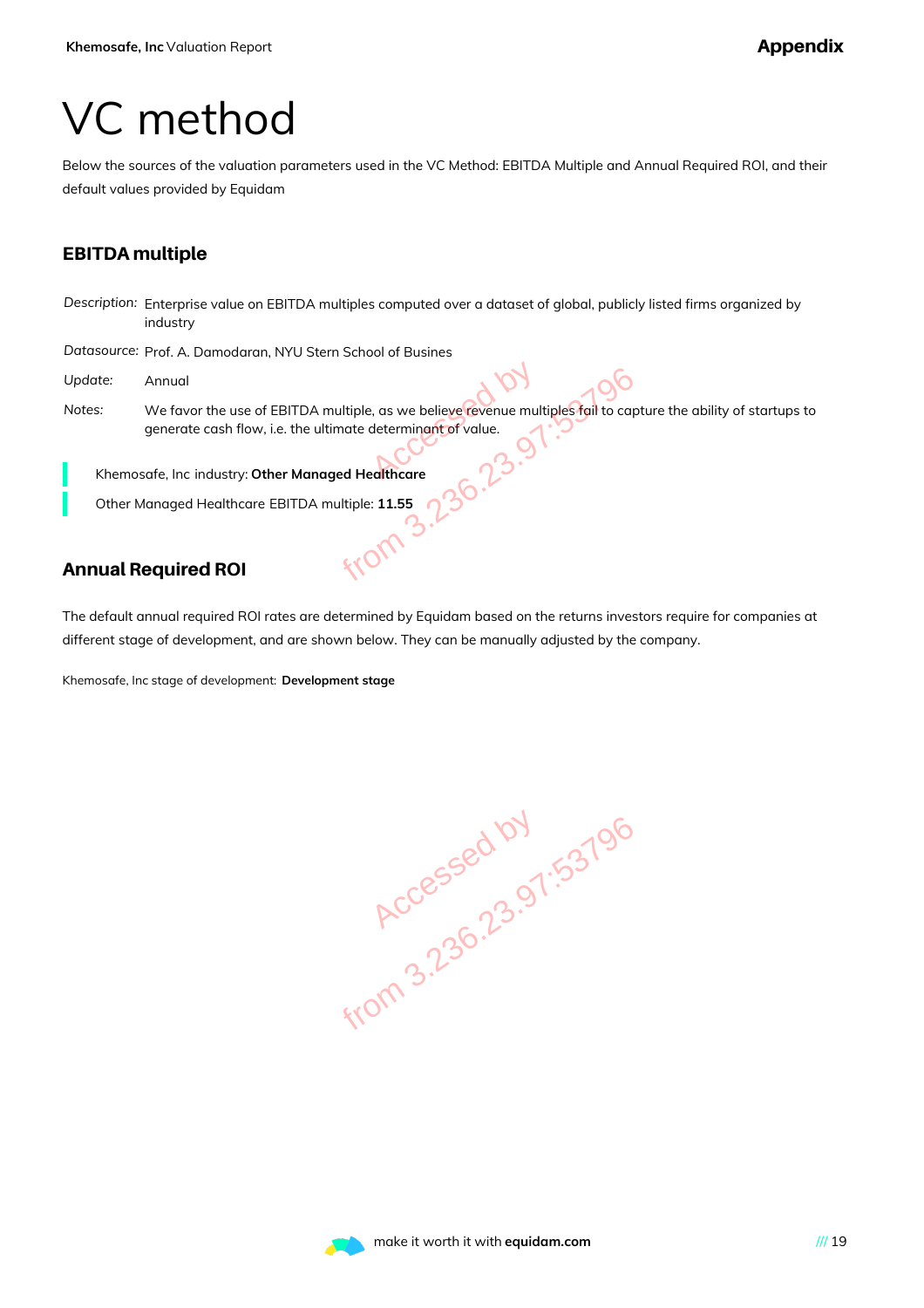### DCF Methods

Below the sources of the valuation parameters used in the DCF Methods: Discount Rate, Survival Rates and Illiquidity Discounts, and their default values provided by Equidam.

#### Discount rate

*Description:* 10Y government rates

*Datasource:* Trading Economics (tradingeconomics.com), various public databases

Update: Bi-annual (but more frequent if macroeconomic conditions are more volatile)

*Notes:* For the Eurozone we apply the German 10Y Bond rate

Khemosafe, Inc country: **United States**

United States risk free rate: **1.82%**

#### *Industry betas*

*Description:* Industry beta computed over industry specific portfolios of global, public listed companies (same as in EBITDA multiple) Equent if macroeconomic conditions are more volatile)<br>
Deply the German 10Y Bond rate<br>
1 States<br>
2%<br>
2%<br>
2%<br>
2 Of COCP<br>
250.23<br>
2013<br>
2013<br>
2013<br>
2013<br>
2013<br>
2013

*Datasource:* Prof. A. Damodaran, NYU Stern School of Business

*Update:* Annual

Khemosafe, Inc industry: **Other Managed Healthcare**

Other Managed Healthcare default beta: **2.01**

#### *Market Risk Premium*

*Description:* Country based total equity risk premium as implied in the previous 12 trailing months. NET School of Business<br>
Hotel States<br>
Sk premium: 5.20% 3.238<br>
From 3.2388.2388<br>
From 3.2388.2388.2398<br>
From 2.2388.23989.2388

Datasource: Prof. A. Damodaran, NYU Stern School of Business

*Update:* Biannual

Khemosafe, Inc country: **United States**

United States default market risk premium: **5.20%**

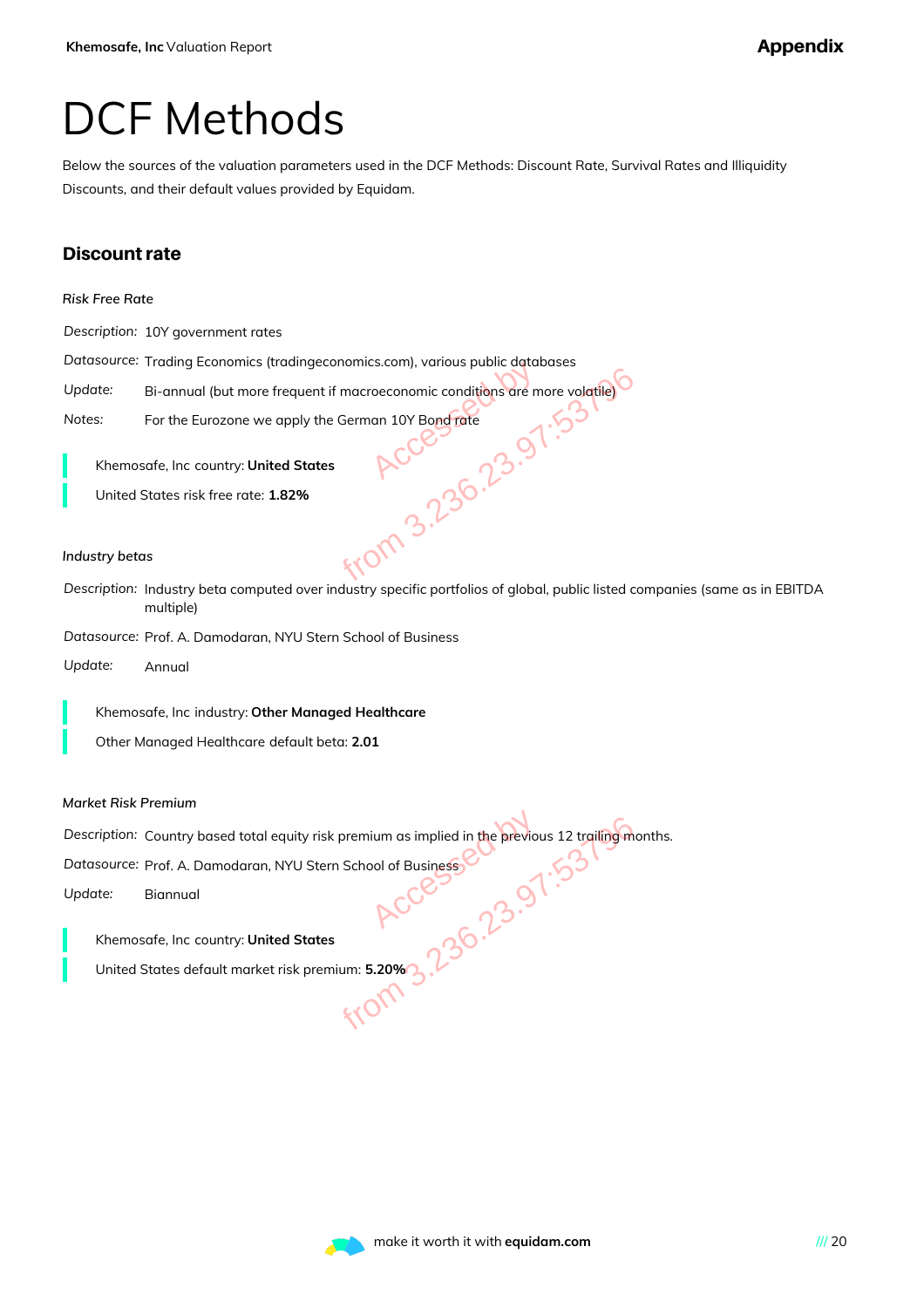#### Survival Rate

*Dataset:* Country-level survival probabilities of the latest cohort of companies with three years of data available.

*Datasource:* European Office of Statistics (http://ec.europa.eu/eurostat), U.S. Bureau of Labor Statistics (https://www.bls.gov/), specific academic research and public offices of statistics for different countries.

*Update:* Annual

Khemosafe, Inc year of incorporation: **2012**

Default survival rate Year 1: **95.36%**

Default survival rate Year 2: **91.26%**

Default survival rate Year 3: **87.60%**

Default survival rate Year 4: **87.60%**

#### Illiquidity discount

The default illiquidity discount is assigned based on current profitability and projected revenues, according to the approach suggested by William L. Silber. .60%<br>
.60%<br>
.60%<br>
ACCESSED 07.53796<br>
Here of the profitability and projected revenue<br>
unt: 30.63%

Khemosafe, Inc illiquidity discount: **30.63%**

**Accessed by 1.53796**<br>Accessed by 1.53796

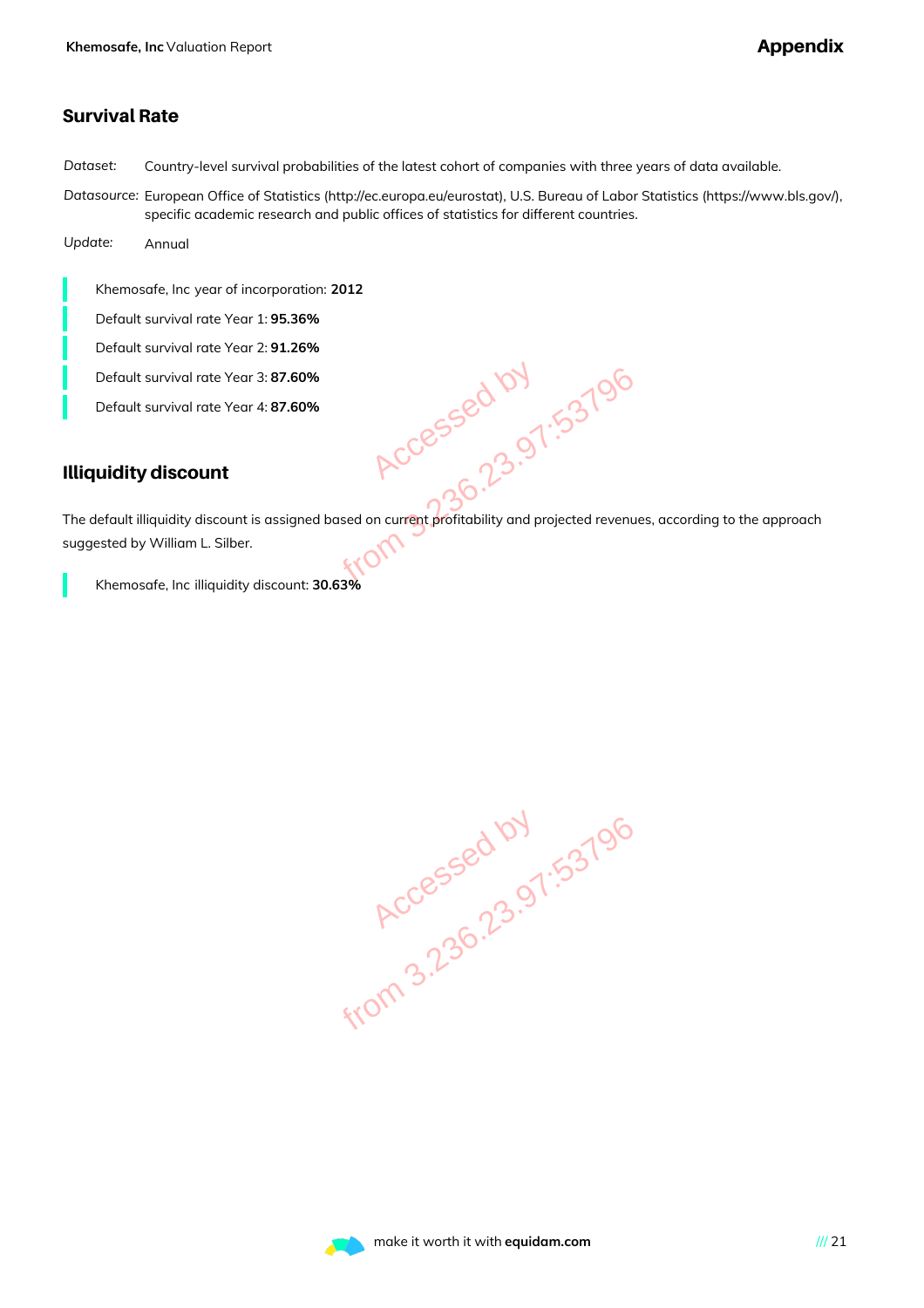### DCF with LTG

#### Long term growth

*Dataset:* Global, publicly listed companies organized by industry (same as in EBITDA multiple)

*Datasource:* Prof. A. Damodaran, NYU Stern School of Business

- *Update:* Annual
- *Notes:* The value is winsorized over a 0% 2.5% range. We do not want the long term growth to be above world GDP growth expectations, as it would mean the company is going to overgrow world economy at some point in time

Khemosafe, Inc industry: **Other Managed Healthcare**

Other Managed Healthcare default long term growth: **0.03**

# DCF with Multiples Managed Healthcare<br>
Fault long term growth: 0.03<br>
Aultiples 3.23.97:53796<br>
Multiples 3.236.23.97:537<br>
Multiples 3.236.23.97:537<br>
Multiples 3.236.23.97:537<br>
Multiples 3.236.23.97:537<br>
Multiples 3.236.23.97:537<br>
Multiples 3.

#### EBITDA multiple

*Dataset:* Global, publicly listed companies organized by industry

*Datasource:* Prof. A. Damodaran, NYU Stern School of Business

- *Update:* Annual
- *Notes:* We favor the use of EBITDA multiple, as we believe revenue multiples fail to capture the ability of startups to generate cash flow, the ultimate determinant of value.

Khemosafe, Inc industry: **Other Managed Healthcare**

Other Managed Healthcare default EBITDA multiple: **11.55**

**Accessed by 1.53796**<br>Accessed by 1.53796